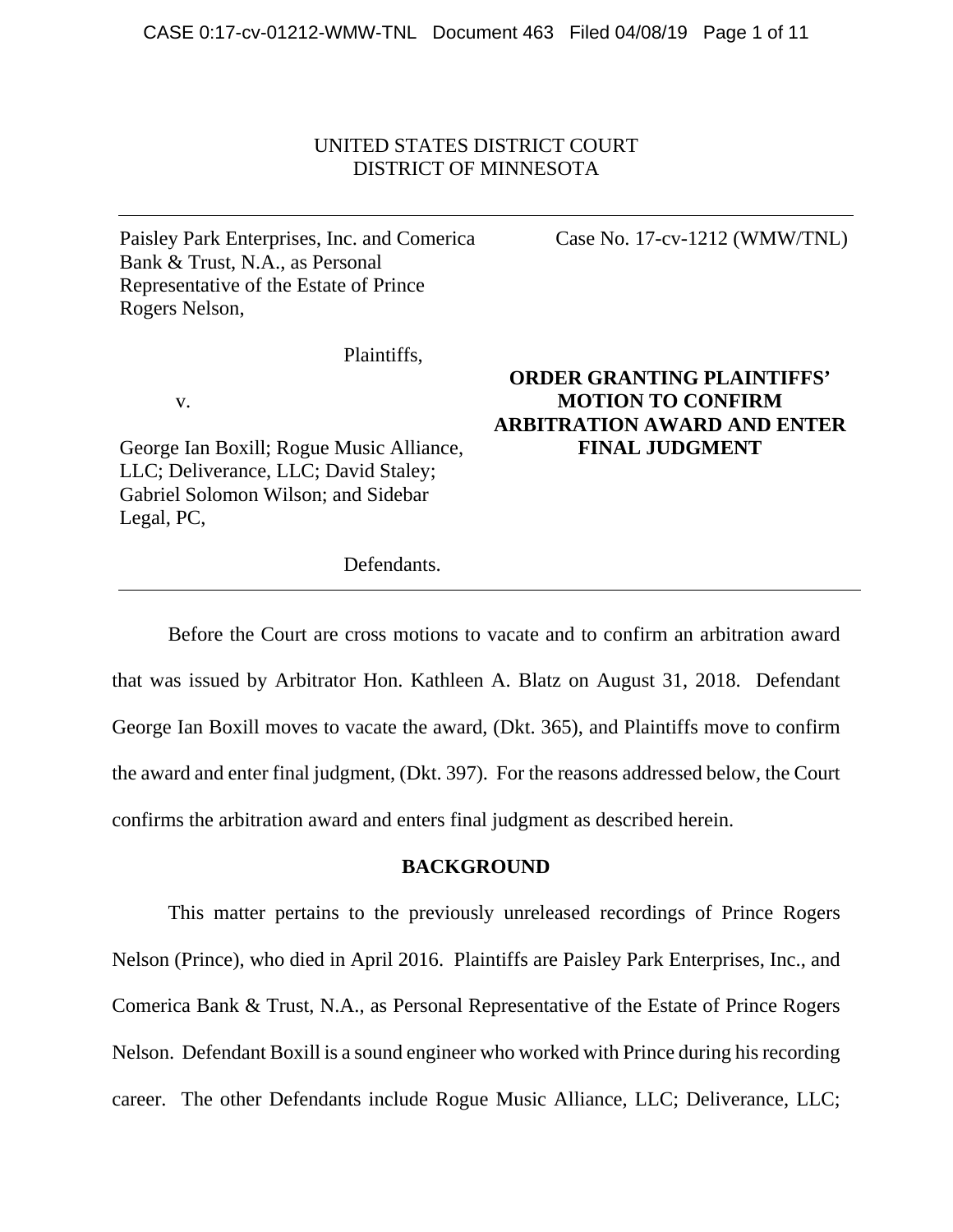#### CASE 0:17-cv-01212-WMW-TNL Document 463 Filed 04/08/19 Page 2 of 11

David Staley; Gabriel Solomon Wilson; and Sidebar Legal, PC. Plaintiffs contend that Defendants unlawfully possess and have attempted to exploit commercially several sound recordings of Prince.

Plaintiffs initiated this lawsuit in April 2017, asserting breach-of-contract, conversion, and copyright claims. Plaintiffs filed a demand for arbitration of the breach-of-contract and conversion claims, which correspond to Counts 2 and 3 of Plaintiffs' third amended complaint. Boxill moved to enjoin the arbitration, arguing that copyright law preempted arbitration of the breach-of-contract and conversion claims. But the Court denied Boxill's motion to enjoin the proceedings. The Arbitrator conducted an evidentiary hearing and determined that copyright law did not preempt the matter. The Arbitrator issued an interim award in favor of Plaintiffs as to their breach-of-contract and conversion claims and held that the Prince Estate was entitled to damages and the return of the disputed recordings. The final award, issued on August 31, 2018, includes additional relief to Plaintiffs for reasonable attorneys' fees and costs. Now pending before the Court are cross motions to vacate and confirm the arbitration award.

### **ANALYSIS**

### **I. Arbitration Award**

Boxill seeks to vacate, and Plaintiffs seek to confirm, the arbitration award. When reviewing an arbitration award, a district court affords "an extraordinary" degree of deference to the underlying award. *Stark v. Sandberg, Phoenix & von Gontard, P.C.*, 381 F.3d 793, 798 (8th Cir. 2004) (internal quotation marks omitted); *see also Bhd. of Maint.* 

2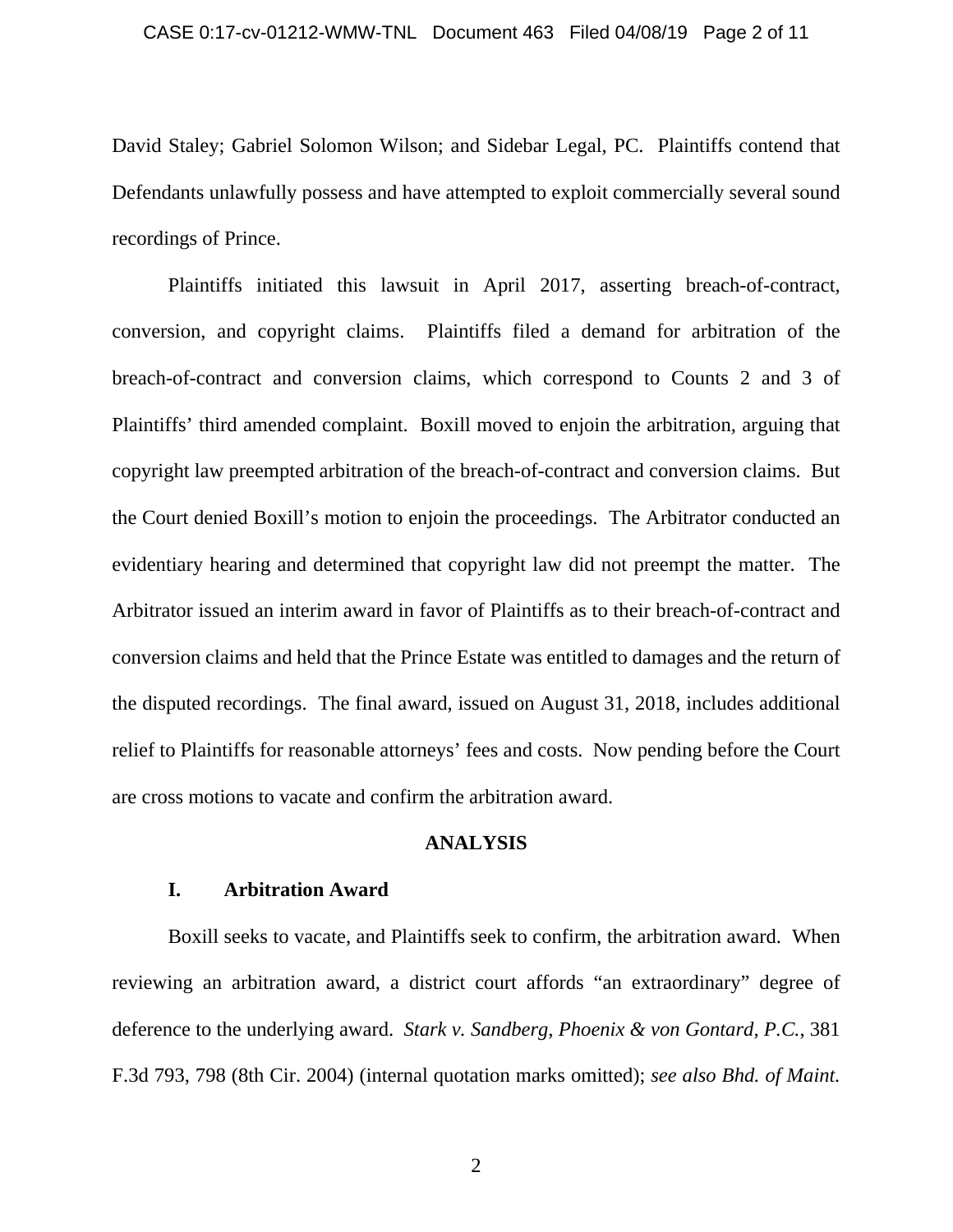*of Way Emps. v. Terminal R.R. Ass'n*, 307 F.3d 737, 739 (8th Cir. 2002) (observing that

"scope of review of the arbitration award itself is among the narrowest known to the law").

A court may vacate an arbitration award only:

(1) where the award was procured by corruption, fraud, or undue means;

(2) where there was evident partiality or corruption in the arbitrators, or either of them;

(3) where the arbitrators were guilty of misconduct in refusing to postpone the hearing, upon sufficient cause shown, or in refusing to hear evidence pertinent and material to the controversy; or of any other misbehavior by which the rights of any party have been prejudiced; or

(4) where the arbitrators exceeded their powers, or so imperfectly executed them that a mutual, final, and definite award upon the subject matter submitted was not made.

9 U.S.C. § 10(a). Even if an arbitrator makes an error of law or fact, the error does not constitute an arbitrator exceeding her powers. *See Beumer Corp. v. ProEnergy Servs., LLC*, 899 F.3d 564, 566 (8th Cir. 2018) ("The parties bargained for the arbitrator's decision; if the arbitrator got it wrong, then that was part of the bargain."). When a district court does not vacate or modify the arbitration award, the court must confirm the award. 9 U.S.C. § 9.

Section 10 contains the *exclusive* bases for vacating an arbitration award. *See Hall Street Assocs., L.L.C. v. Mattel, Inc.*, 552 U.S. 576, 584-86 (2008) (interpreting 9 U.S.C. § 10). After the decision of the Supreme Court of the United States in *Hall Street*, the Eighth Circuit no longer recognizes the judicially created "manifest disregard" basis for vacatur, which allowed a district court to vacate an arbitration award when an arbitrator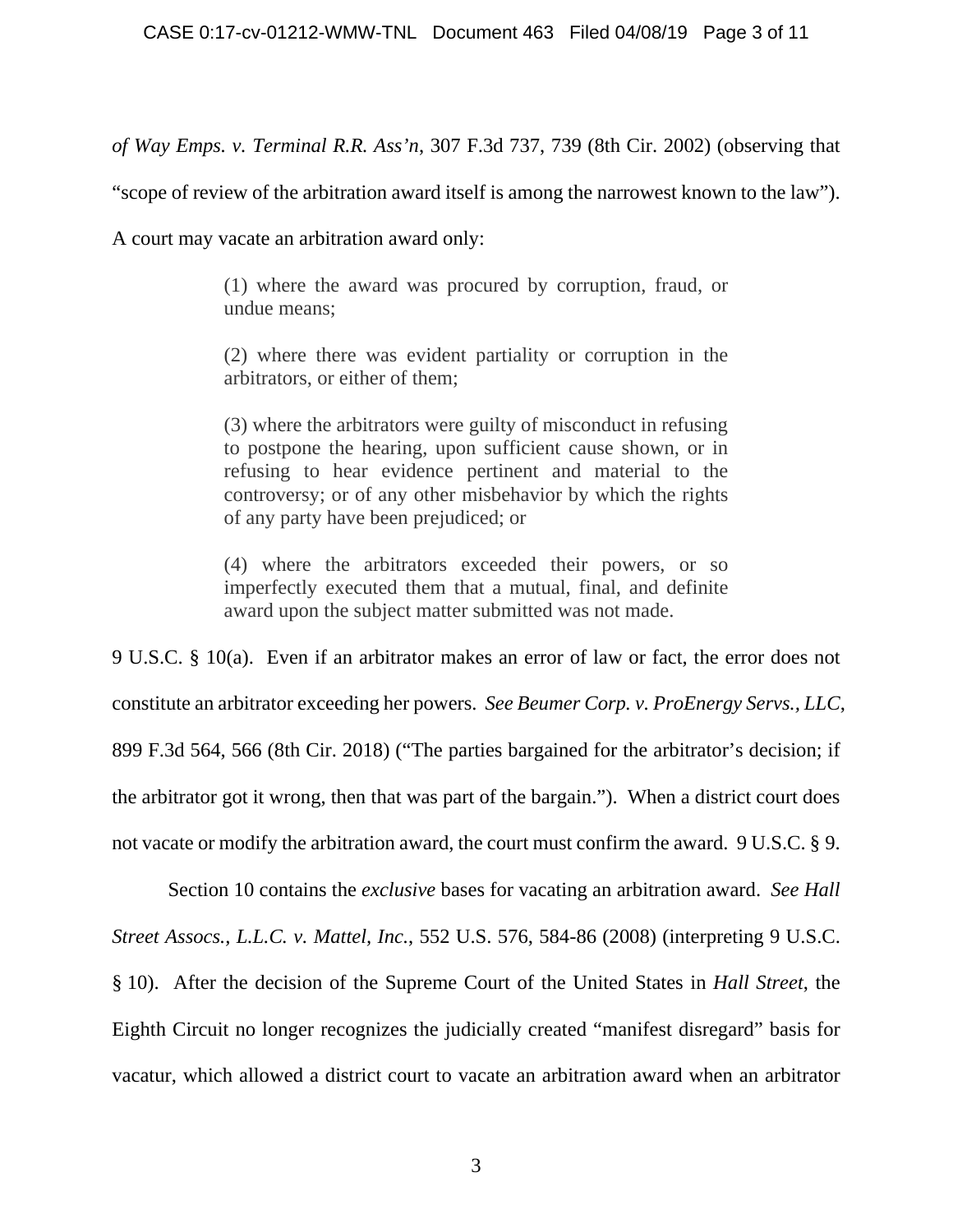#### CASE 0:17-cv-01212-WMW-TNL Document 463 Filed 04/08/19 Page 4 of 11

exhibited a manifest disregard of the law. *See Beumer*, 899 F.3d at 566 (stating that "manifest disregard of the law is not a ground on which a court may reject an arbitrator's award under the Federal Arbitration Act" (internal quotation marks omitted)); *Air Line Pilots Ass'n Int'l v. Trans States Airlines, LLC*, 638 F.3d 572, 578 (8th Cir. 2011) ("We have since explained [that] the Supreme Court's decision in [*Hall Street*] eliminated judicially created vacatur standards under the FAA, including manifest disregard for the law." (internal citation omitted)); *Med. Shoppe Int'l, Inc. v. Turner Invs., Inc.*, 614 F.3d 485, 489 (8th Cir. 2010) ("Appellants' claims, including the claim that the arbitrator [manifestly] disregarded the law, are not included among those specifically enumerated in § 10 and are therefore not cognizable.").

Boxill first asserts that the Arbitrator manifestly disregarded copyright law when she decided Plaintiffs' claims on the merits. But because a district court lacks the authority to vacate an arbitration award based on an arbitrator's manifest disregard of the law, Boxill's argument is unavailing.

Alternatively, Boxill argues that the Arbitrator committed misconduct, 9 U.S.C. § 10(a)(3), or exceeded her authority, 9 U.S.C. § 10(a)(4). But Boxill's only proffered basis for these assertions is his disagreement with the Arbitrator's decision that copyright law does not preempt Plaintiffs' breach-of-contract and conversion claims. Boxill presents no case law, nor has the Court's research produced any, that supports a conclusion that a party's mere disagreement with an Arbitrator's decision is proof of misconduct by an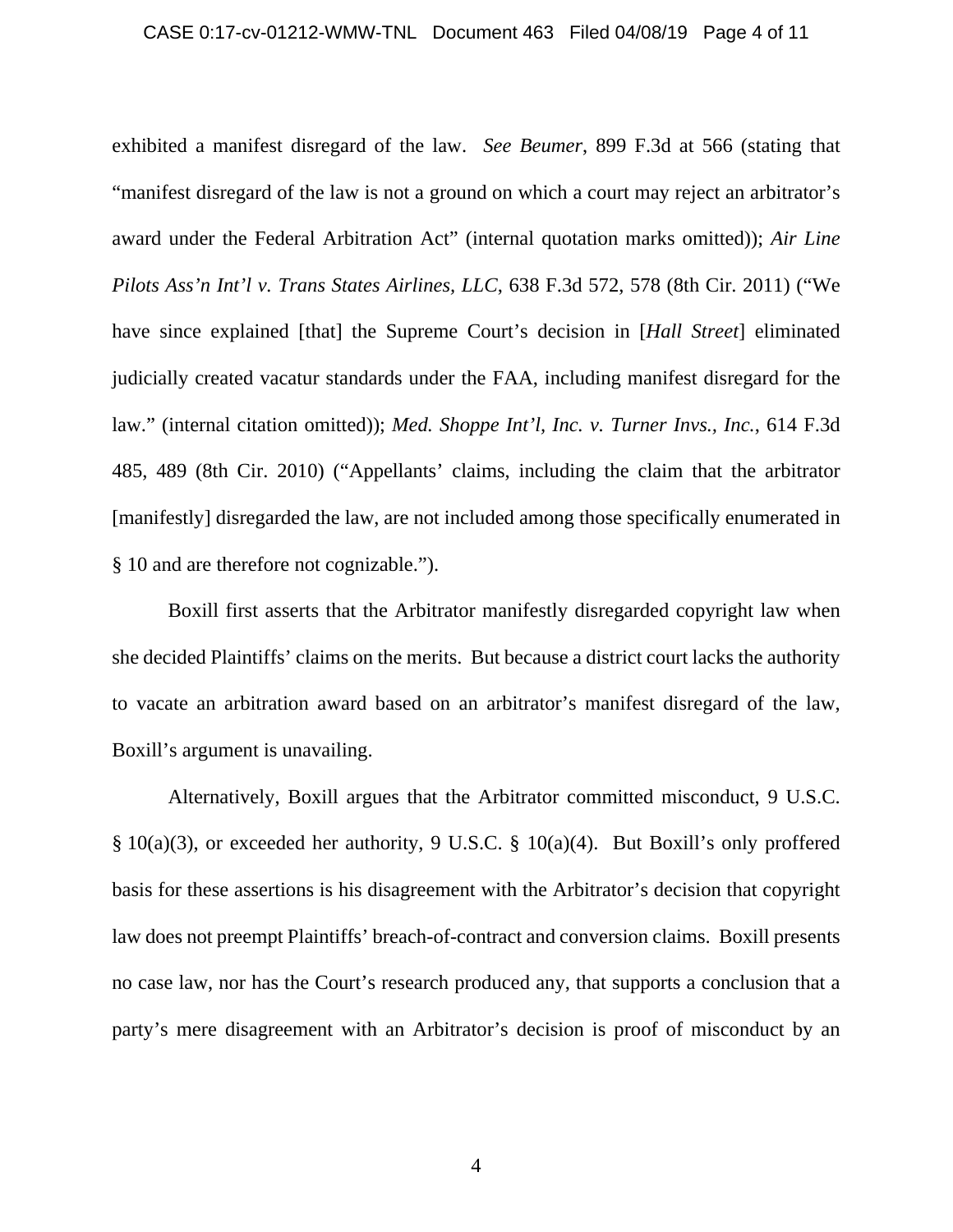arbitrator or amounts to an arbitrator exceeding her authority. Accordingly, there is no basis to vacate the arbitration award pursuant to Section 10. *See* 9 U.S.C. § 10(a).

Because the Court must confirm an arbitration award if there is no basis to vacate or modify the award, the August 31, 2018 arbitration award is confirmed.<sup>1</sup>

# **II. Entry of Final Judgment**

 $\overline{a}$ 

Plaintiffs seek the entry of final judgment on the arbitration award. A district court may enter final judgment on fewer than all of a party's claims "only if the court expressly determines that there is no just reason for delay." Fed. R. Civ. P. 54(b); *accord Curtiss-Wright Corp. v. Gen. Elec. Co.*, 446 U.S. 1, 10 (1980). Although it is within the district court's discretion to enter final judgment, Rule 54(b) certification should not be granted routinely or as an accommodation to counsel. *Downing v. Riceland Foods, Inc.*, 810 F.3d 580, 585 (8th Cir. 2016); *Guerrero v. J.W. Hutton, Inc.*, 458 F.3d 830, 833 (8th Cir. 2006).

When deciding whether an entry of judgment under Rule 54(b) is warranted, a district court undertakes a two-step analysis. *Downing*, 810 F.3d at 585. First, the district court must determine that the judgment is final. *Curtiss-Wright Corp.*, 446 U.S. at 7. A final judgment is "an ultimate disposition of an individual claim." *Id.* (internal quotation marks omitted).

<sup>1</sup> The arbitration award requires Boxill to return all Prince materials to Plaintiffs. In its May 22, 2017 Order, this Court required Defendants, including Boxill, to return the materials to Plaintiffs' *counsel*. A district court may "make any changes in the injunction that are equitable in light of subsequent changes in the facts or the law, or for any other good reason." *Movie Sys., Inc. v. MAD Minneapolis Audio Distribs.*, 717 F.2d 427, 430 (8th Cir. 1983). In light of the recent arbitration award, there exists good reason to modify the May 22, 2017 Order so as to require Boxill to return all Prince materials to Plaintiffs.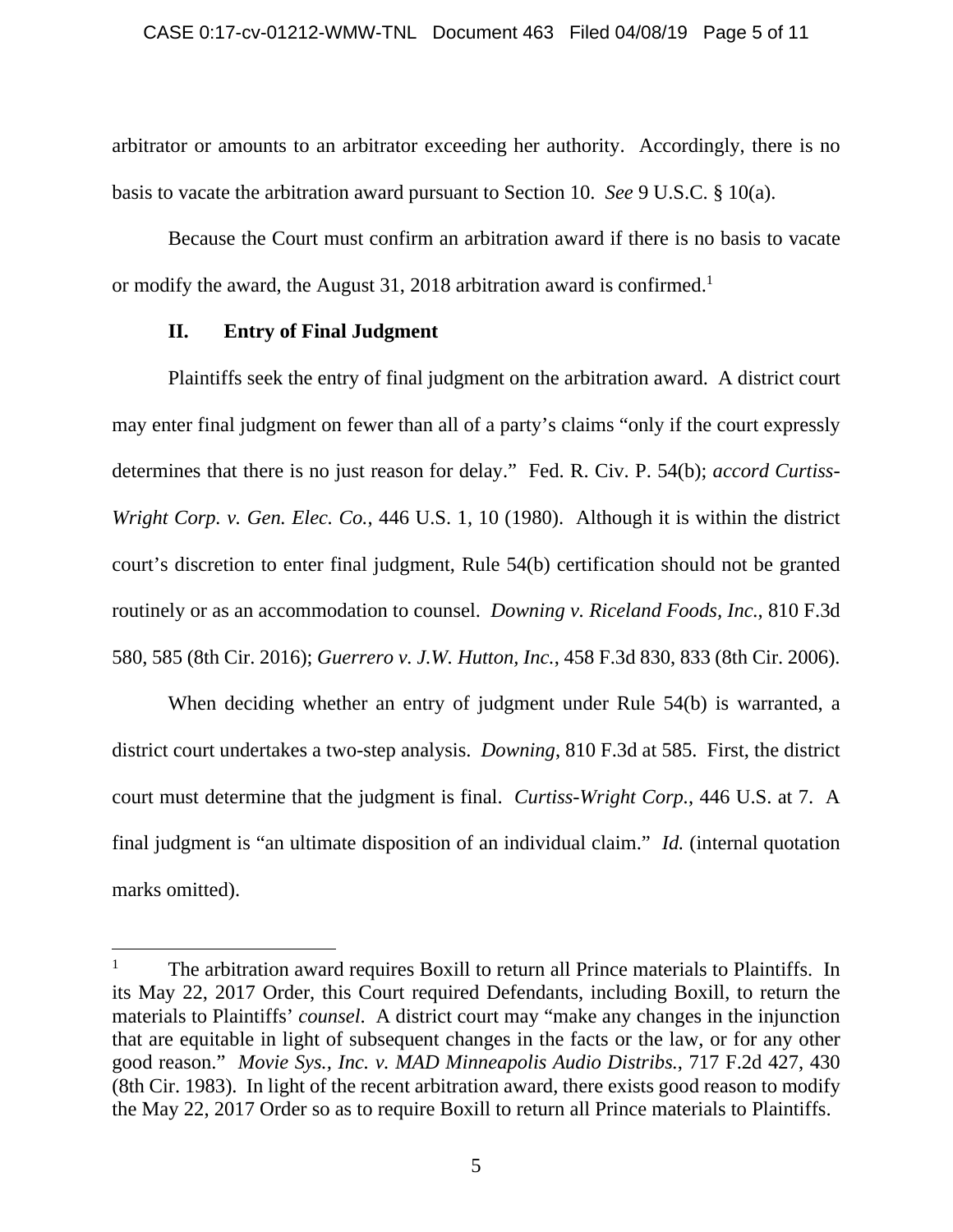Second, the district court must determine whether there is any just reason for delay. *Id.* at 8. When determining whether this requirement has been met, the district court considers "both the equities of the situation and judicial administrative interests, particularly the interest in preventing piecemeal appeals." *Downing*, 810 F.3d at 585 (internal quotation marks omitted). When a district court weighs and examines the competing interests involved in a certification decision, that decision is afforded "substantial deference" on appeal. *Williams v. Cty. of Dakota*, 687 F.3d 1064, 1068 (8th Cir. 2012). Although a district court need not provide a detailed statement of reasons why there is no just reason for delay, the decision should reflect an evaluation of relevant factors. *Id.* The Eighth Circuit has identified the following factors for district courts to consider when determining whether a danger of hardship through delay exists:

> (1) the relationship between the adjudicated and unadjudicated claims; (2) the possibility that the need for review might or might not be mooted by future developments in the district court; (3) the possibility that the reviewing court might be obliged to consider the same issue a second time; (4) the presence or absence of a claim or counterclaim which could result in setoff against the judgment sought to be made final; (5) miscellaneous factors such as delay, economic and solvency considerations, shortening the time of trial, frivolity of competing claims, expense, and the like.

*Downing v. Riceland Foods, Inc.*, 810 F.3d 580, 586 (8th Cir. 2016) (internal quotation marks omitted).

Plaintiffs seek the entry of final judgment on the arbitration award—which corresponds to Counts 2 and 3 of the third amended complaint—with respect to Boxill. In the Confidentiality Agreement, the parties agreed that "[t]he award rendered by the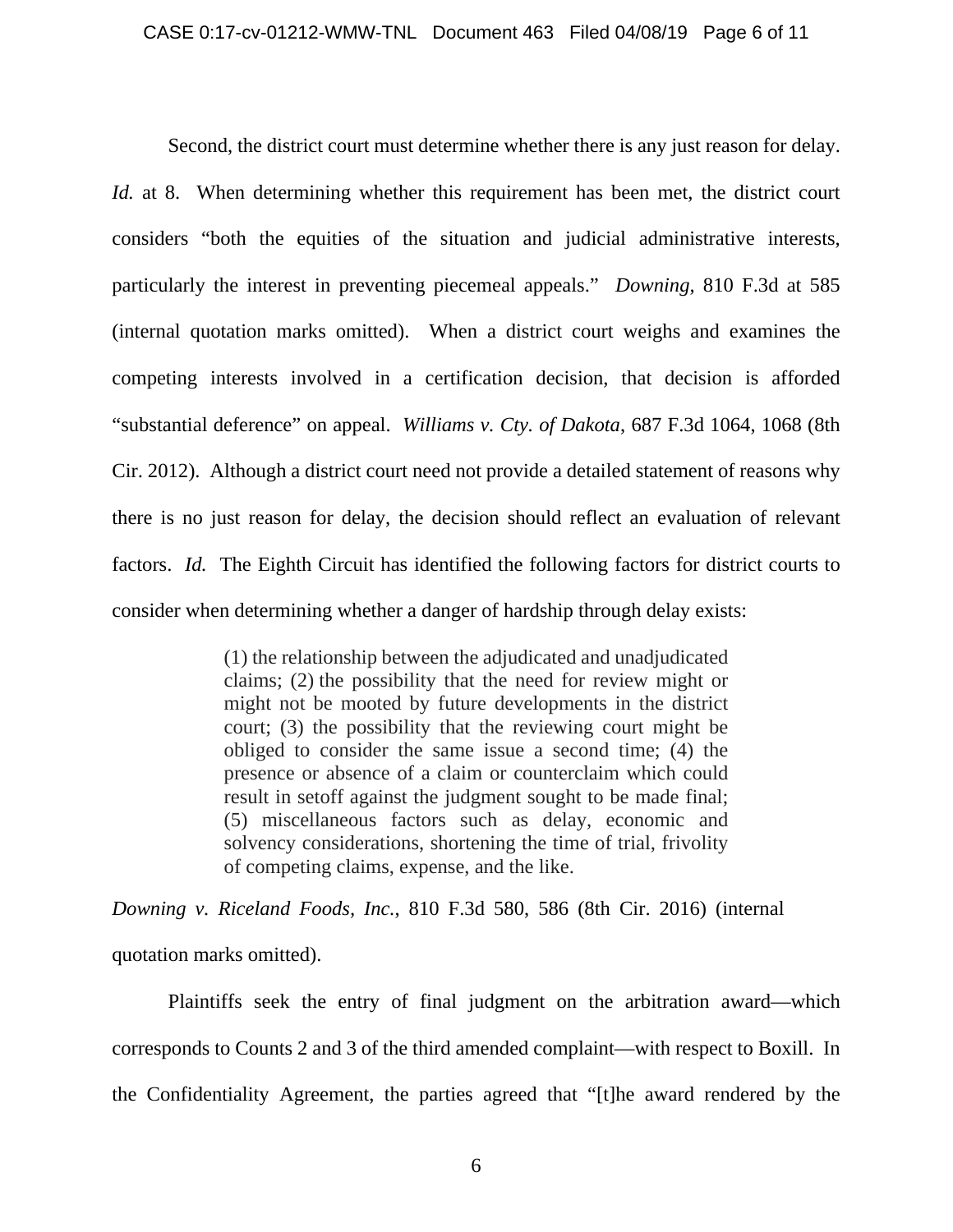#### CASE 0:17-cv-01212-WMW-TNL Document 463 Filed 04/08/19 Page 7 of 11

arbitrator or arbitrators shall be *final* and judgment may be entered upon [the award] in accordance with applicable law in any court in Minnesota having jurisdiction thereof." (Emphasis added.) As such, the first step of the two-step process is satisfied.

Plaintiffs contend that there is no just reason to delay entering judgment because the confirmation of an arbitration award is immediately appealable. *See* 9 U.S.C.  $§ 16(a)(1)(D)$ . The desire to avoid piecemeal appeals typically is an important factor in a district court's determination of whether to enter final judgment. *See Downing*, 810 F.3d at 585. But because Boxill can appeal the arbitration award regardless of entry of final judgment, a delay in judgment would have no effect on the possibility of a piecemeal appeal. As such, this factor does not provide a just reason for delay.

Nor do the other factors warrant delaying entry of final judgment. The first three *Downing* factors involve an examination of the remaining claims and issues in the litigation. There is one remaining conversion claim against RMA and Deliverance, LLC, which is related to the adjudicated conversion claim against Boxill. But any risk of inconsistent results between the adjudicated and unadjudicated conversion claims, or any risk that the Court will be obligated to review similar issues, already exists because of the arbitration award's immediate appealability. Entry of final judgment will not exacerbate this risk. The other remaining claims include copyright and trademark claims and a counterclaim of tortious interference with prospective economic advantage. These claims are sufficiently distinct from the contract and conversion claims that are the subject of the arbitration award. The copyright and trademark claims involve distinct legal bases. And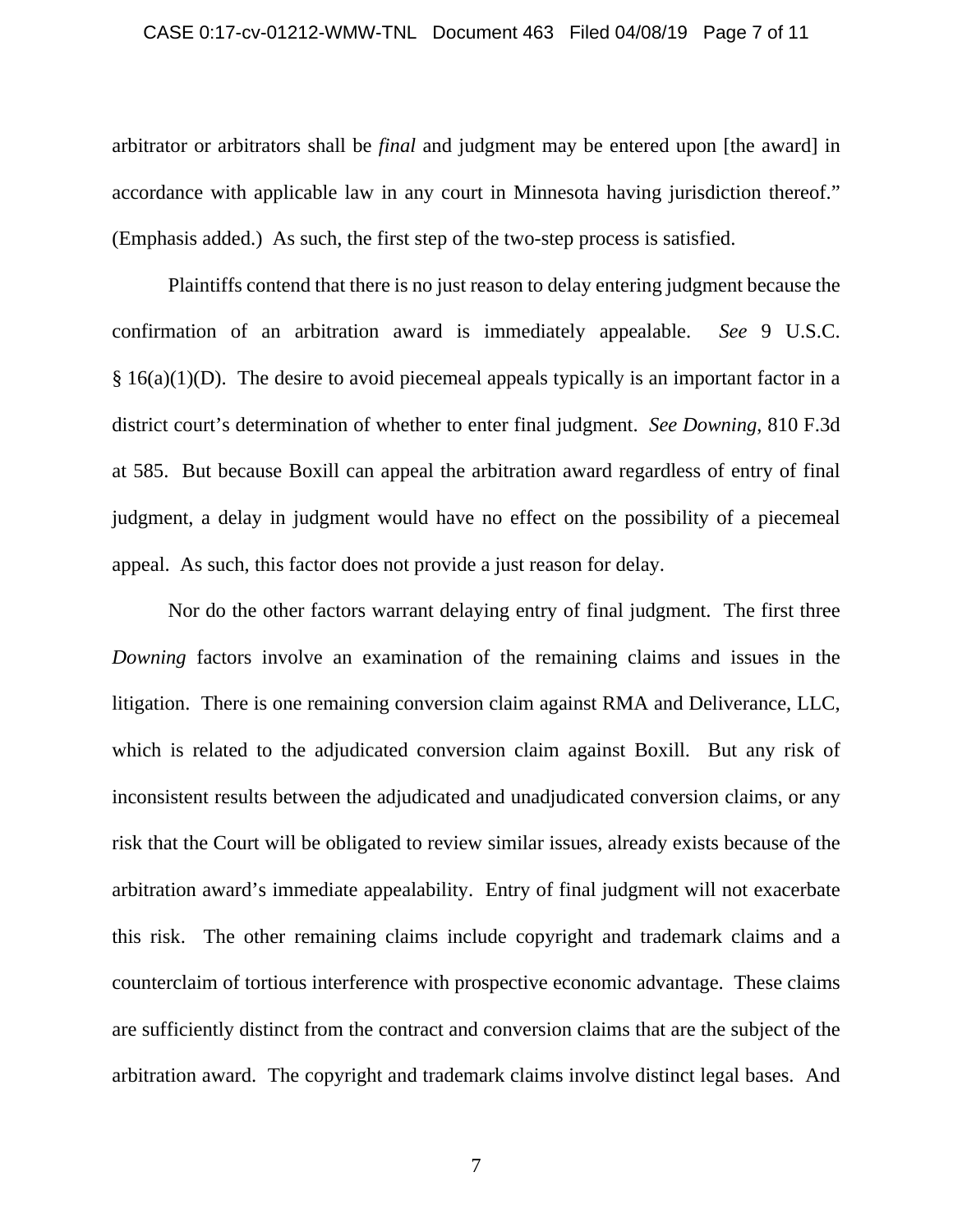#### CASE 0:17-cv-01212-WMW-TNL Document 463 Filed 04/08/19 Page 8 of 11

the counterclaim also is distinguishable. The counterclaim asserts that Plaintiffs misrepresented the scope of the Confidentiality Agreement to third parties. In contrast, the claims that are the subject of the arbitration award address whether Boxill breached the Confidentiality Agreement, not Plaintiffs' use of the Confidentiality Agreement in third-party dealings. For these reasons, the presence of remaining claims does not warrant delaying the entry of judgment.

As to the fourth factor, there is a possibility that the counterclaim, if successful, could result in a "setoff" against the adjudicated claims. But the presence of a viable counterclaim need not delay entry of final judgment on another claim when a party is expected to be able to satisfy future judgments on surviving claims. *See Curtiss-Wright Corp.*, 446 U.S. at 11-12. There is no indication that Plaintiffs are financially unstable or would be unable to satisfy future judgments.

Finally, the interest in preventing delay, encompassed by the fifth *Downing* factor, weighs in favor of entering final judgment. When monetary damages are awarded to a party and the remaining litigation is expected to last for additional months or years, entry of final judgment may be appropriate. *See id.* (reasoning that, because the amount of debt owed was not contested, there was no just reason to delay entry of final judgment when the rest of the litigation was not likely to be resolved for additional months or years). Here, entry of final judgment on the arbitration award would facilitate a prompt distribution of the monetary damages in this ongoing litigation.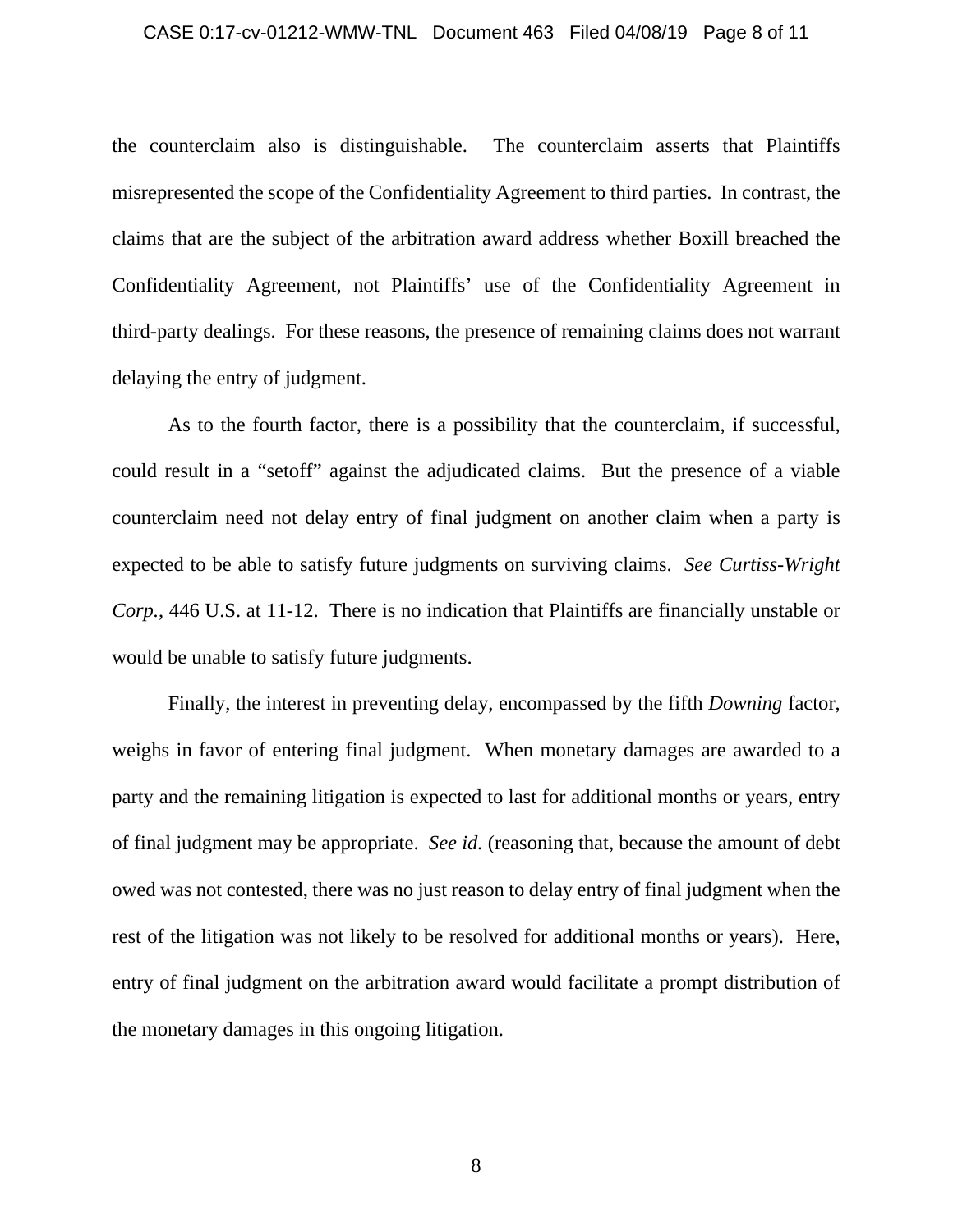Because there is no just reason for delay, final judgment is entered on the August 31, 2018 arbitration award.

# **III. Post-Award, Prejudgment Interest**

Plaintiffs seek post-award, prejudgment interest for the time period between the Arbitrator's issuance of the award and this Court's entry of judgment. When a party is awarded more than \$50,000, as Plaintiffs are here, that party is entitled to receive interest from the time of the award until judgment is entered at an annual rate of 10 percent. Minn. Stat. § 549.09, subds. 1(a), (c)(2). Plaintiffs calculate the post-award, prejudgment interest on the \$3 million arbitration award to equal a daily rate of \$821.92. Because this calculation is mathematically sound and consistent with the statute, Plaintiffs' request for post-award, prejudgment interest at a daily rate of \$821.92 is granted.2

# **IV. Attorneys' Fees and Costs**

 $\overline{a}$ 

Finally, Plaintiffs seek to recover the attorneys' fees and costs associated with litigating their motion to confirm the arbitration award and defending against Boxill's motion to vacate the award. The Confidentiality Agreement provides that a prevailing party is entitled to recover "reasonable attorney's fees and costs incurred in connection with any action or proceeding arising out of, or relating to, any ... breach or threatened breach." The Arbitrator held that the arbitration was sufficiently related to a breach of the

<sup>2</sup> Plaintiffs seek post-award, prejudgment interest from the date of the interim arbitration award. But Plaintiffs provide no legal authority to support the accrual of interest from the date of the interim award, as opposed to the final award. Accordingly, the Court awards post-award, prejudgment interest from the date of the final arbitration award.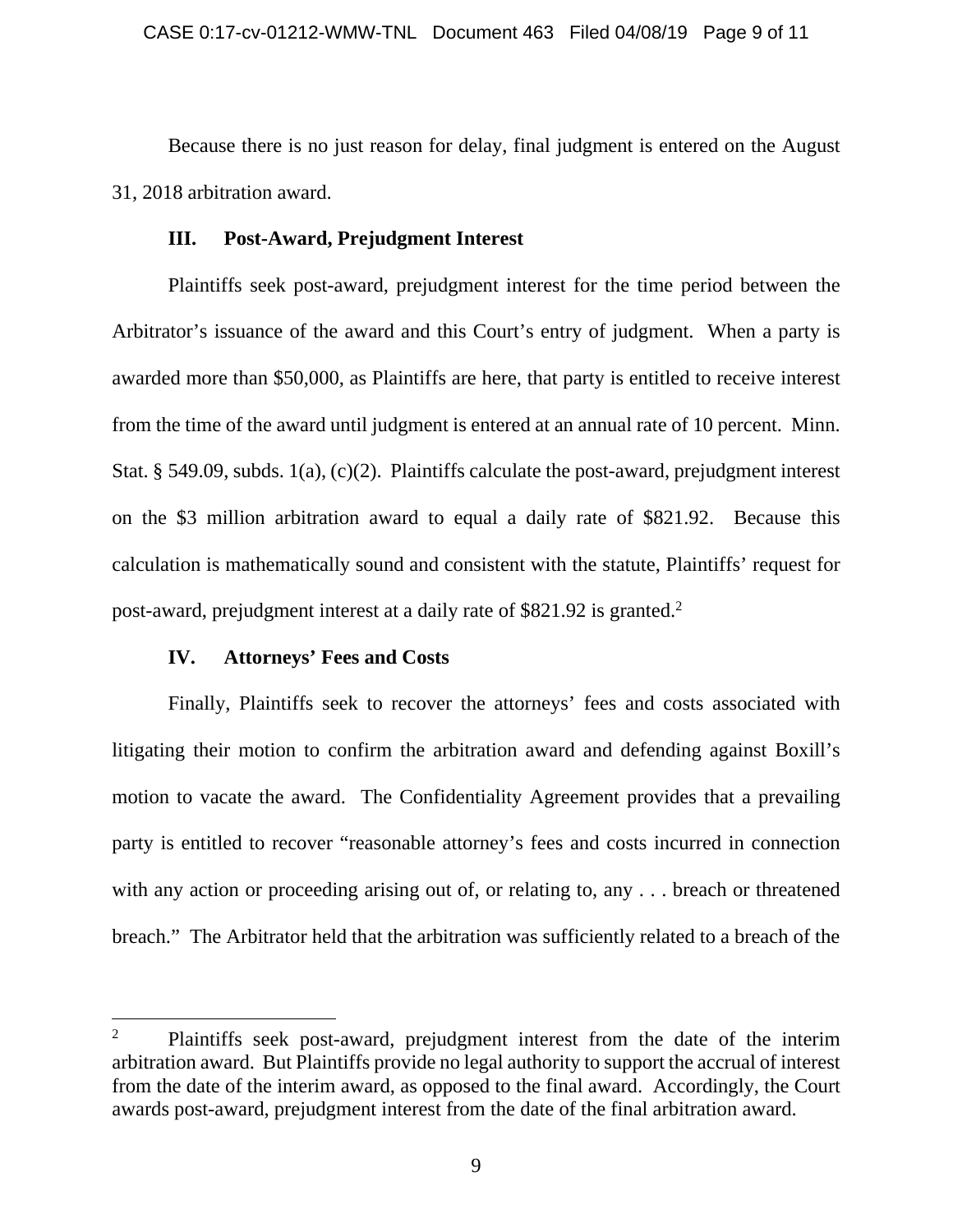Confidentiality Agreement such that the attorneys' fees and costs provision is applicable. Here, the cross motions to vacate and confirm the arbitration award are necessarily related to the arbitration, which, in turn, is related to a breach of the Confidentiality Agreement. Accordingly, as the prevailing party, Plaintiffs are entitled to attorneys' fees and costs. The Court will determine the amount of reasonable attorneys' fees and costs to which Plaintiffs are entitled when Plaintiffs file a motion for attorneys' fees and costs and supplement the record with supporting documentation.

## **ORDER**

Based on the foregoing analysis and all the files, records and proceedings herein, **IT IS HEREBY ORDERED**:

1. Plaintiffs' Motion to Confirm Arbitration Award and Enter Judgment, (Dkt. 397), is **GRANTED**.

2. The August 31, 2018 Final Award of Arbitrator is **CONFIRMED**. Defendant George Ian Boxill is ordered to pay Plaintiffs \$3,960,287.65 and to return to Plaintiffs all materials obtained through his work for Prince.

3. Defendant George Ian Boxill's Motion to Vacate Arbitration Award, (Dkt. 365), is **DENIED**.

4. Finding no just reason for delay, the Court directs the Clerk of Court to enter judgment in favor of Plaintiffs against Defendant George Ian Boxill as to Counts 2 and 3 of the Third Amended Complaint, (Dkt. 262).

10